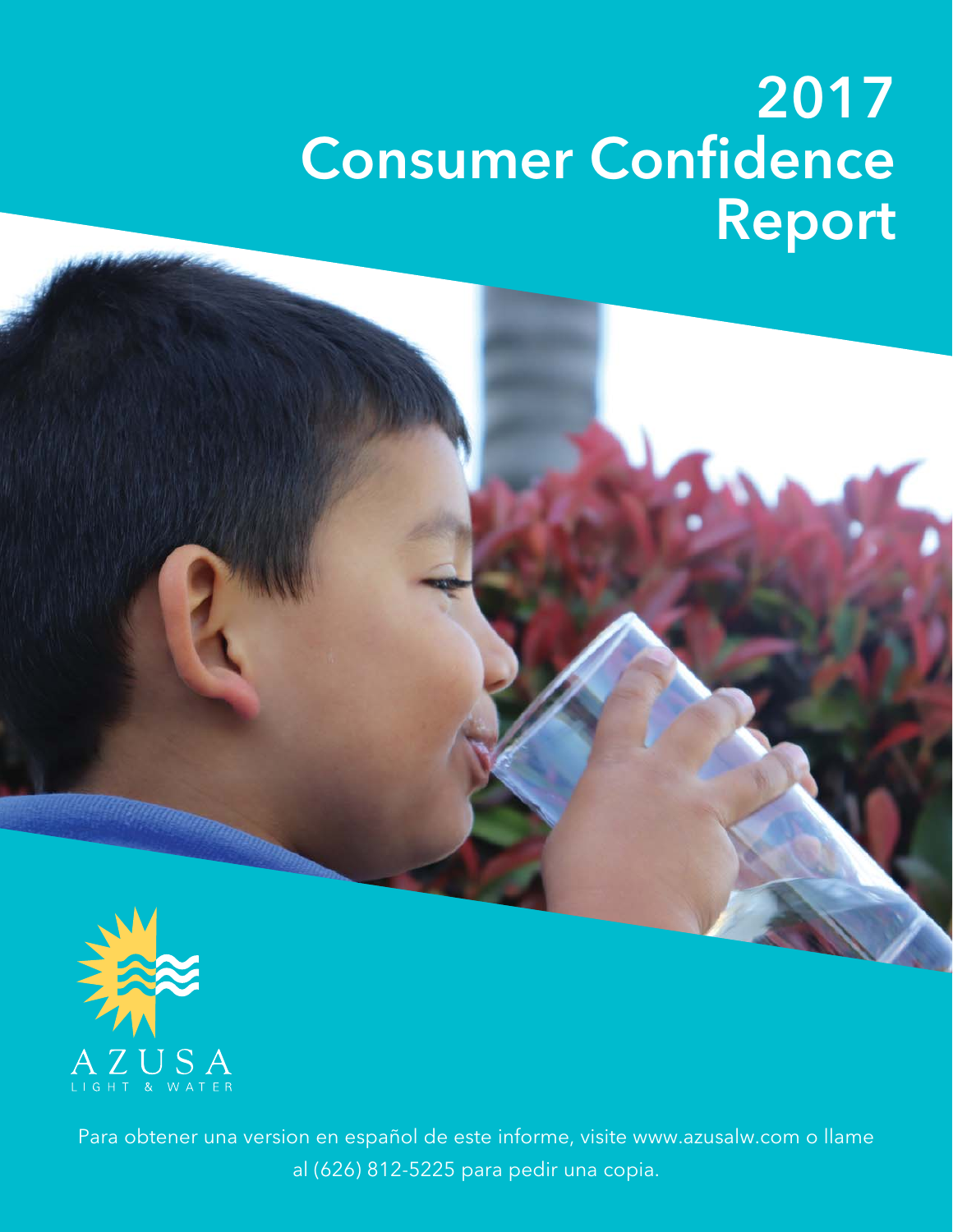### **2017 Consumer Confidence Report**

Azusa Light & Water is pleased to submit this report to you, our valued customer. This report is designed to inform you about the quality of water and services we deliver every day. Our commitment is to provide our customers with a safe and dependable supply of drinking water. Your water not only meets, but also surpasses, both State and Federal standards for quality and safety. To maintain this high quality, Water Treatment Plant Operators certified by the State Water Resources Control Board (SWRCB) Division of Drinking Water are operating Azusa's Joseph F. Hsu Water Filtration Plant on a regular basis, treating and monitoring the quality of the drinking water we serve.

In order to ensure that tap water is safe to drink, the U.S. Environmental Protection Agency (USEPA) and the State Water Resources Control Board - Division of Drinking Water (SWRCB) prescribe regulations that limit the amount of certain contaminants in water provided by public water systems. Department regulations also establish limits for contaminants in bottled water that must provide the same protection for public health.



For further information, please contact Azusa Light & Water at (626) 812-5225 or visit our website at www.azusalw.com. For City of Azusa information, visit www.ci.azusa.ca.us.



## **The Azusa Water System**

The City of Azusa, a municipality incorporated December 29, 1898, maintains ownership and operation of the municipal utility referred to as Azusa Light & Water (ALW). ALW is entrusted with the responsibility for providing water utility service within its municipal boundaries, and, since acquiring the Azusa Valley Water Company in 1993, providing water utility service to portions of the communities surrounding the City of Azusa. Serving approximately 23,062 active service connections with an estimated population of 106,400, the combined and integrated water systems of the City of Azusa and the Azusa Valley Water Company comprise Azusa Light & Water, the largest municipal water utility in the San Gabriel Valley.



- Surface Water from the San Gabriel Canyon watershed treated at Joseph F. Hsu Water Filtration Plant
- Groundwater pumped from 8 wells in the Canyon Basin
- Groundwater pumped from 2 wells in the Intermediate Basin
- Groundwater pumped from 1 well in the Main San Gabriel Basin
- Metropolitan Water District Treated Water Connection

In general, typical sources of drinking water (both tap water and bottled water) include rivers, lakes, streams, ponds, reservoirs, springs and wells.

**ALW water continues to be of superior quality and through proper planning and system protection, we ensure that our precious water resources continue to be safe from contamination.**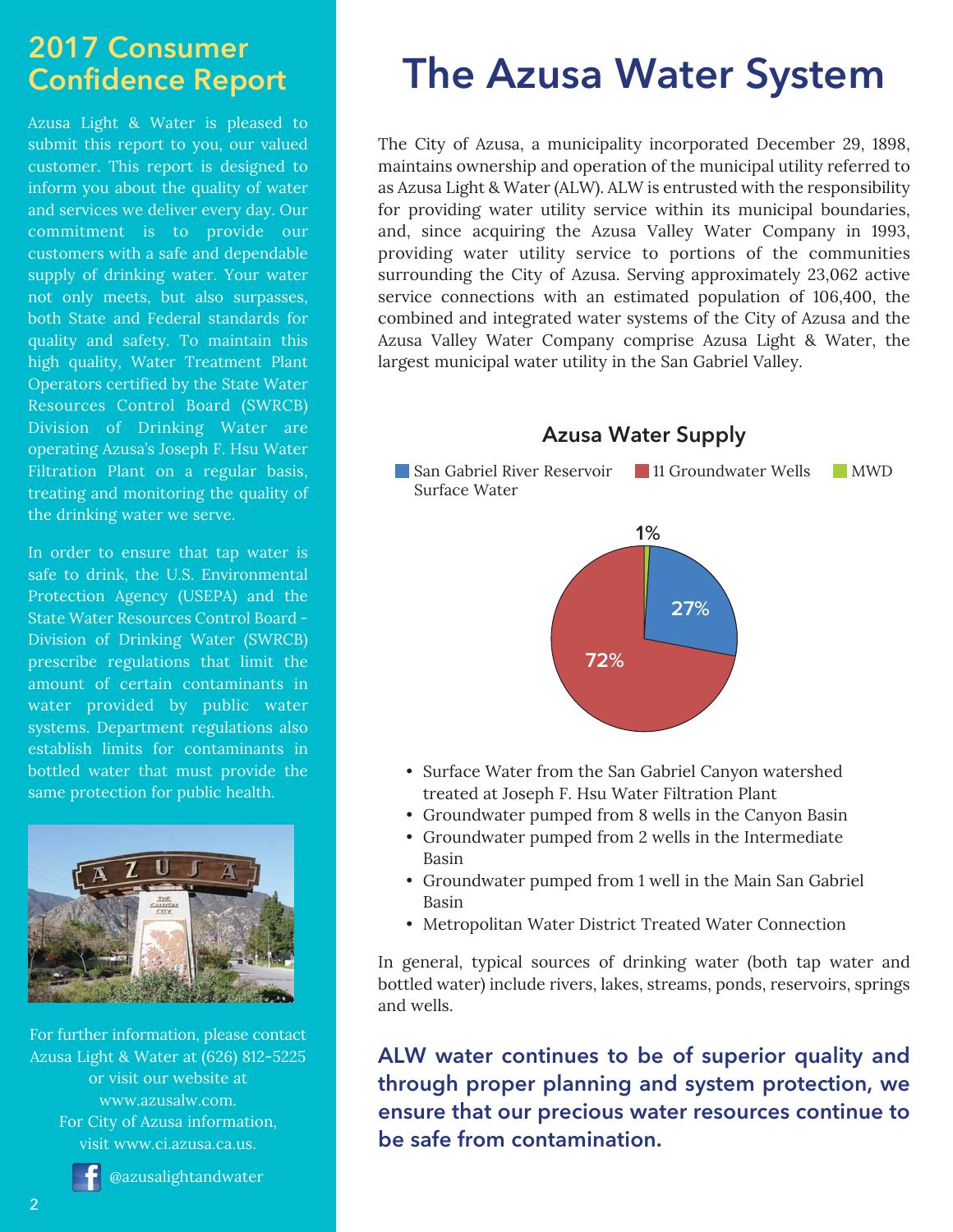

Azusa produces its water from the upper reaches of the San Gabriel River, near the mouth of San Gabriel Canyon, far upstream of the contaminated groundwater zones found elsewhere in the San Gabriel Valley.

### **Sources of Contamination**

Drinking water, including bottled water, may reasonably be expected to contain at least small amounts of contaminants. As water travels over the surface of the land or through the ground, it dissolves naturally occurring minerals and, in some cases, radioactive material, and can pick up substances resulting from the presence of animals or from human activities. The presence of contaminants does not necessarily indicate that drinking water poses a health risk.

More information about contaminants and potential health effects can be obtained by calling the USEPA's Safe Drinking Water Hotline (1- 800-426-4791).

#### **Nitrate**

Nitrate in drinking water at levels above 10 mg/L, measured in Nitrate as Nitrogen, is considered a health risk for infants of less than six months of age. High Nitrate levels in drinking water can interfere with the capacity of the infant's blood to carry oxygen, resulting in serious illness; symptoms include shortness of breath and blueness of the skin. High Nitrate levels may also affect the ability of the blood to carry oxygen in other individuals, such as pregnant women and those with specific enzyme deficiencies.

Well Nitrate levels may rise for short periods of time due to rainfall or agricultural activity. Where higher Nitrate levels are present, you should seek advice from your healthcare provider or choose to use bottled water for mixing formula and juice for your baby; if you are pregnant, you should drink bottled water. Water purveyors are required by State Health regulations to issue warnings to customers when drinking water nitrate levels exceed 10 mg/L. Average Nitrate

### **Immuno-Compromised People**



Some people may be more vulnerable to constituents in the water than the general population.

Immuno-compromised people, such as those with cancer undergoing chemotherapy, persons with HIV/AIDS or other immune system disorders, some elderly persons, and infants, can be particularly at risk from infections.

These people should seek advice about drinking water from their healthcare providers. USEPA/Centers for Disease Control (CDC) guidelines on appropriate means to lessen the risk of infection from microbial contaminants are available from the Safe Drinking Water Hotline (1-800-426-4791).

### **Definitions**

**Notification Level & Action Level** — The concentration of a contaminant which, if exceeded, triggers treatment or other requirements which a water system must follow.

**Cryptosporidium** — A microscopic organism which, when ingested, can cause diarrhea, fever and other gastrointestinal symptoms. The organism comes from animal waste and may occur in surface watersheds. If detected, cryptosporidium is eliminated by an effective treatment combination including sedimentation, filtration and disinfection.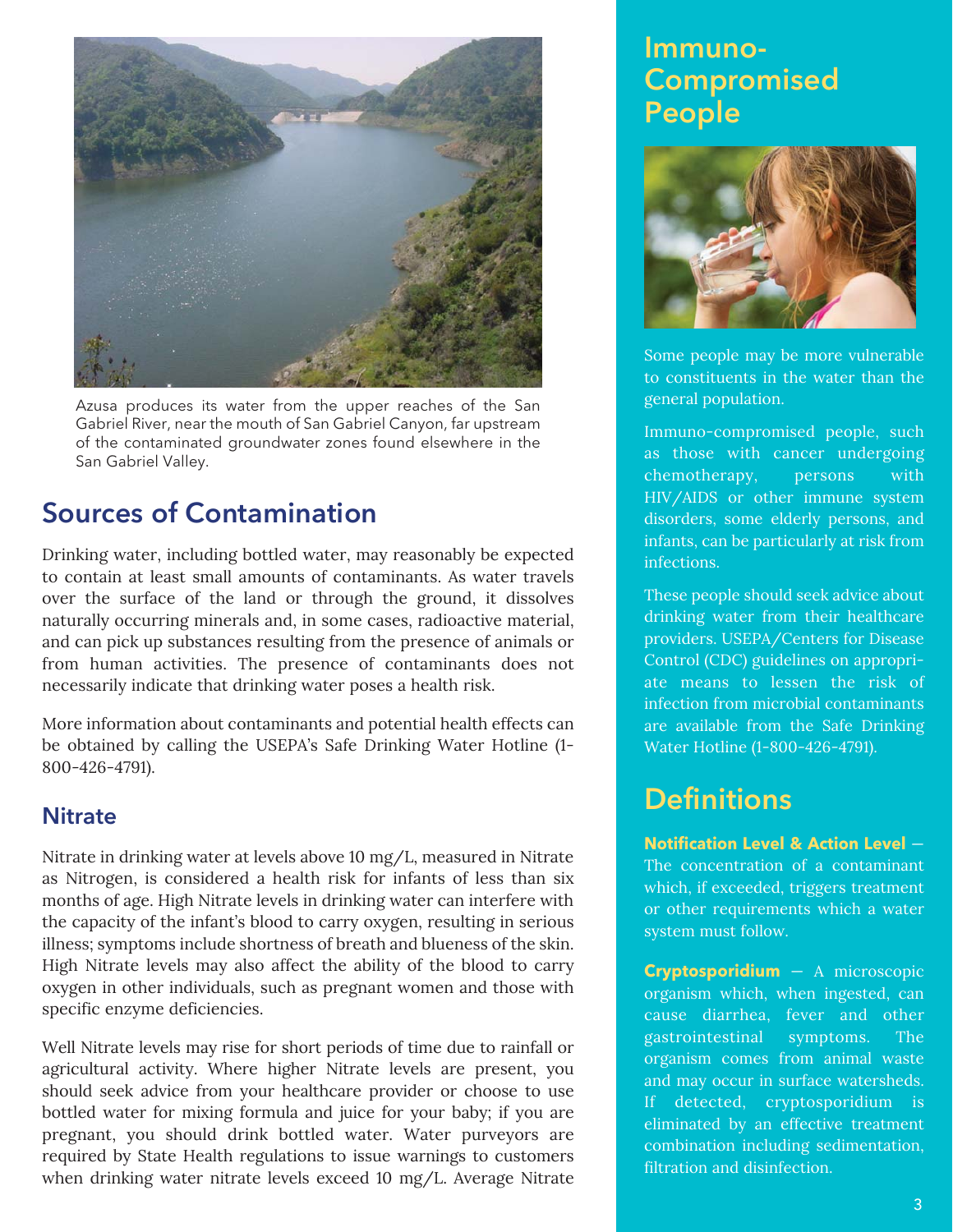### **Definitions (cont.)**

**Maximum Contaminant Level Goal (MCLG)** — The level of contaminant in drinking water below which there is no known or expected risk to health. Maximum contaminant level goals are set by the EPA.

**Maximum Residual Disinfectant Level (MRDL)** — The level of a disinfectant added for water treatment that may not be exceeded at the consumer's tap.

**Maximum Residual Disinfectant Level Goal (MRDLG)** — The level of a disinfectant added for water treatment below which there is no known or expected risk to health. MRDLGs are set by the U.S. EPA.

#### **Maximum Contaminant Level (MCL)**

— The highest level of a contaminant that is allowed in drinking water. MCLs are set as close to the public health goals and maximum contaminant level goals as is economically and technologically practicable.

#### **Primary Drinking Water Standard** —

Primary maximum contaminant levels, specific treatment techniques adopted in lieu of primary MCLs, and monitoring and reporting requirements for MCLs that are specified in regulation.

**Public Health Goals (PHG)** — The level of a contaminant in drinking water below which there is no known or expected risk to health. Public health goals are set by the California Environmental Protection Agency.

**Radon** — A radioactive gas found throughout the United States that can't be seen, tasted or smelled. It can move up into a building through the ground through cracks and holes in the foundation and can build up to high levels. Radon can get into indoor air when released from tap water from



The Joseph F. Hsu Filtration Plant uses latest filtration technology to filter up to 12 million gallons per day.

levels sampled in the Azusa distribution system range from, .40 to 1.22 mg/L Nitrate as Nitrogen for groundwater and ND (nondetectable) for surface water.

#### **Total Trihalomethanes**

Trihalomethanes (THM's) are a family of disinfection byproduct chemicals formed when a disinfectant such as chlorine is added to the water supply and mixes with naturally occurring organic material found primarily in Surface Water. Disinfection is an important and necessary step in the water treatment process that protects against harmful bacteria and other potential contamination. Chlorine is the most widely used and approved water system disinfectant in the United States.

The amount of Total THM's allowed in drinking water is regulated by the EPA, which has set a Total THM (TTHM) annual average safe limit of 80 μg/L in drinking water. Results of a health study released in early 1998 suggest that women who drink five glasses of water daily and are in the first three months of pregnancy may have an increased risk of miscarriage from TTHM levels in drinking water above 80 μg/L. State officials have cautioned that the study is not definitive and have stated that more study on the issue is needed. Average TTHM levels sampled in the Azusa distribution system for all four quarters in 2016 are 48 μg/L for groundwater and 43 μg/L for surface water.

This Consumer Confidence Report reflects changes in drinking water regulatory requirements during 2016. All water systems are required to comply with the state Total Coliform Rule. Beginning April 1, 2016, all water systems are also required to comply with the federal Revised Total Coliform Rule. The new federal rule maintains the purpose to protect public health by ensuring the integrity of the drinking water distribution system and monitoring for the presence of microbials (i.e. total coliform and E. coli bacteria). The USEPA anticipates greater public health protection as the new rule requires water systems that are vulnerable to microbial contamination to identify and fix problems. Water systems that exceed a specified frequency of total coliform occurrences are required to conduct an assessment to determine if any sanitary defects exists. If found, these must be corrected by the water system.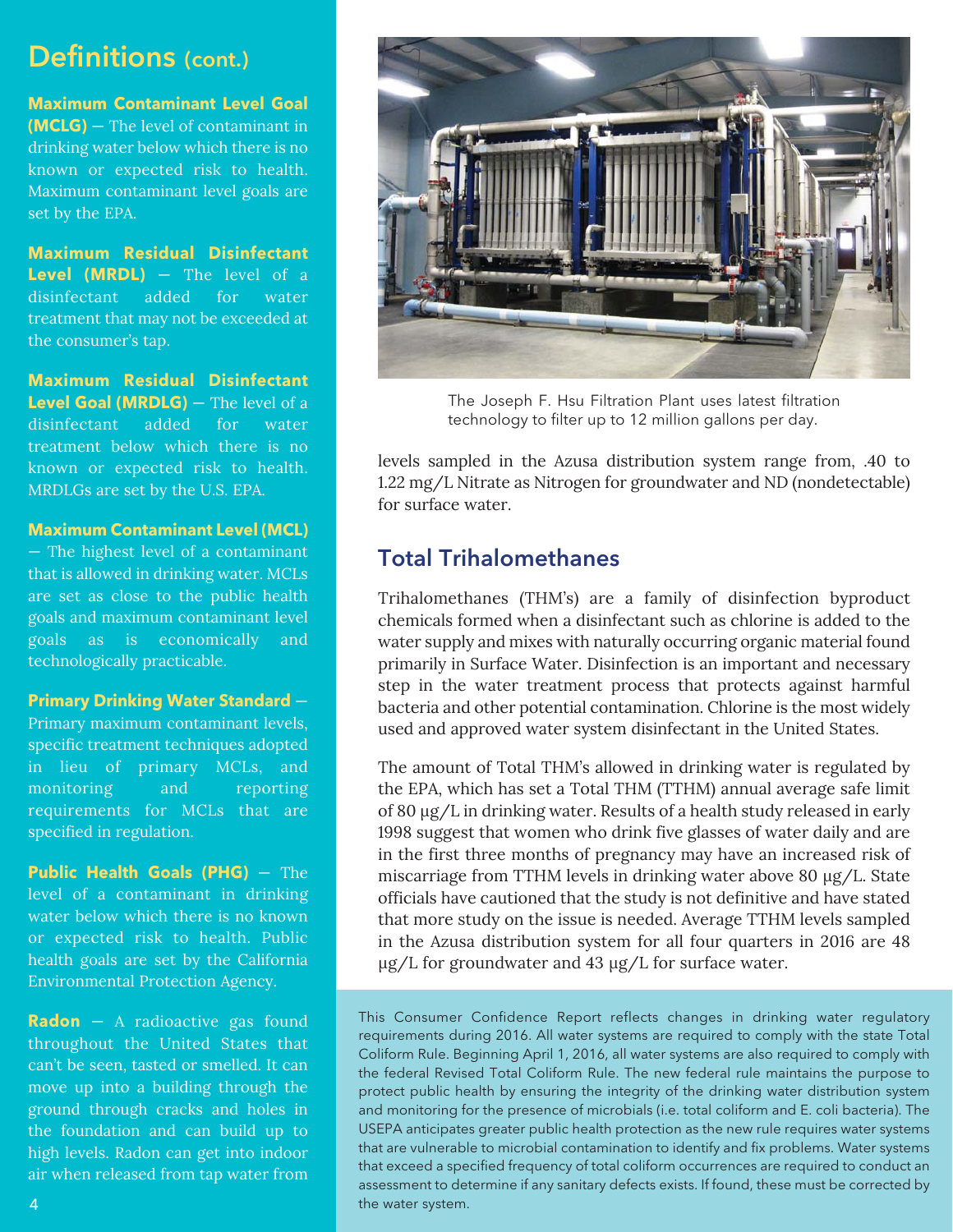

To maintain high quality water, Water Treatment Plant Operators certified by the State Water Resources Control Board (SWRCB) Division of Drinking Water are operating Azusa's Joseph F. Hsu Water Filtration Plant on a regular basis, treating and monitoring the quality of the drinking water we serve.

### **Drinking Water Contaminants**

**Inorganic contaminants** – Salts and metals, which can be naturally occurring or result from urban stormwater runoff, industrial or domestic wastewater discharges, oil and gas production, mining, or farming.

**Microbial contaminants** – Viruses and bacteria which may come from sewage treatment plants, septic systems, agricultural livestock operations, and wildlife.

**Organic chemical contaminants** – Synthetic and volatile organic chemicals, which are byproducts of industrial processes and petroleum production, and can also come from gas stations, urban stormwater runoff, and septic systems.

**Pesticides and herbicides** – Can come from a variety of sources such as agriculture, urban or stormwater runoff, and residential uses.

**Radon** – Can be naturally occurring or the result of oil and gas production and mining activities.

**Perchlorate** – Some people who drink water containing perchlorate in excess of the notification level may experience effects associated with hypothyroidism. Perchlorate interferes with the production of thyroid hormones, which are required for normal pre- and postnatal development in humans, as well as normal body metabolism.

**Arsenic** – While your drinking water meets the federal and state standard for arsenic, it does contain low levels of arsenic. The arsenic standard balances the current understanding of arsenic's possible health effects against the costs of removing arsenic from drinking water. The U.S. Environmental Protection Agency continues to research the health effects of the low levels of arsenic, which is a mineral known to cause cancer in humans at high concentrations and is linked to other health effects such as skin damage and circulatory problems.

### **Definitions (cont.)**

showering, washing dishes, and other household activities. Radon entering the home through tap water will, in most cases, be a small source in indoor air as compared to radon entering the home through soil. Radon is a known carcinogen and breathing air containing radon can lead to lung cancer. Drinking water containing radon may cause increased risk of stomach cancer. If you are concerned about radon, testing the air in your home is inexpensive and easy. For information call EPA's Radon Hotline (1-800-SOS-RADON).

**Treatment Technique** — A required process intended to reduce the level of a contaminant in drinking water.

**Turbidity** — A measure of the cloudiness of the water. Turbidity is monitored because it is a good indicator of water quality. High turbidity can hinder the effectiveness of disinfection.

**Variance** — State or EPA may give permission not to meet an MCL or a treatment technique under certain conditions.ADON).

### **Unregulated Contaminants**

**Boron** — Some men who drink water containing boron in excess of the notification level over many years may experience reproductive effects, based on studies in laboratory animals.

**Vanadium** — The babies of some pregnant women who drink water containing vanadium in excess of the notification level may have an increased risk of developmental effects, based on studies in laboratory animals.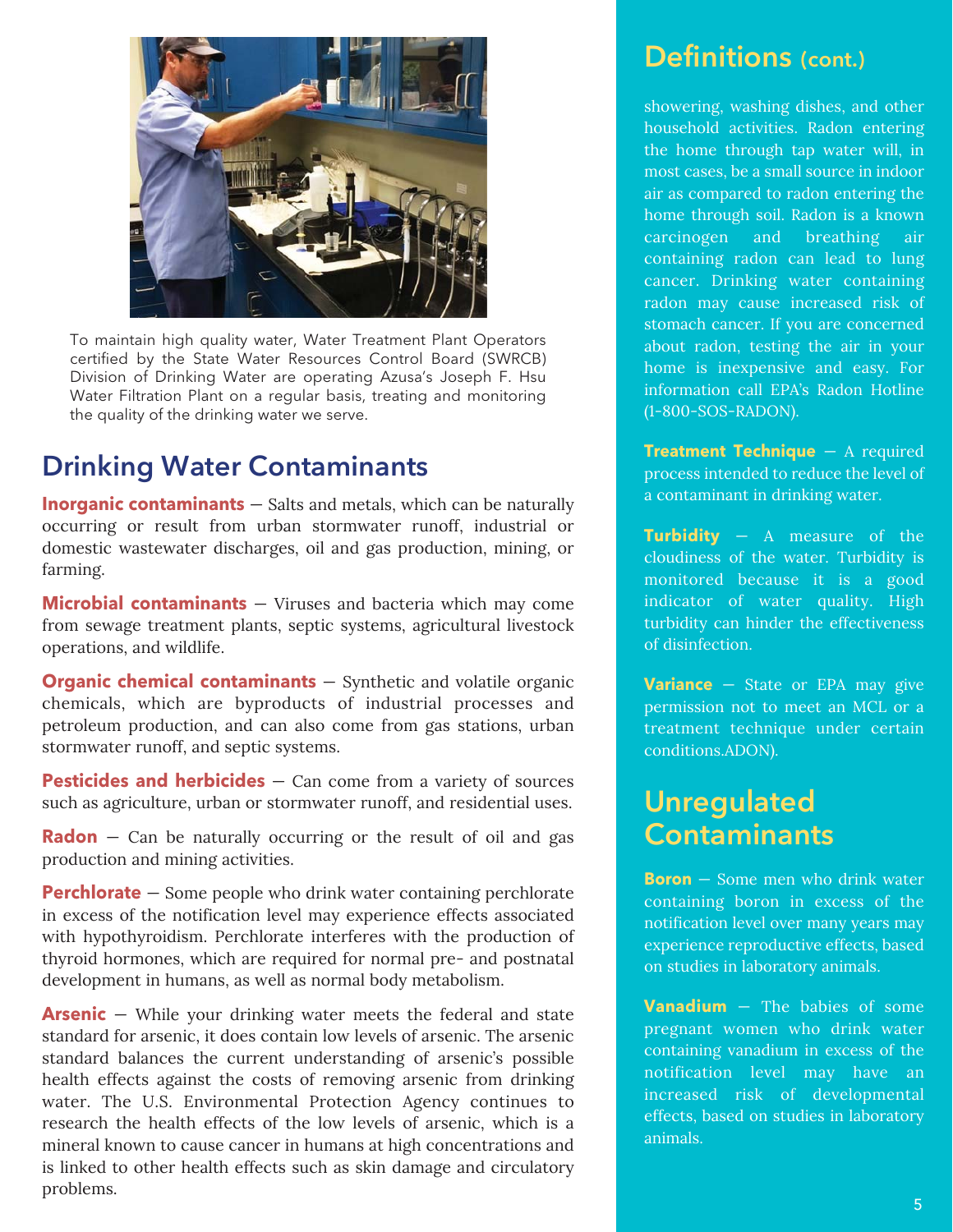#### **2017 WATER QUALITY TABLE**

| PRIMARY STANDARDS—Mandatory, Health-Related Standards Established by the State of California Water Resources Control Board |             |              |                                        |                   |                             |            |                               |           |                                                                                    |  |
|----------------------------------------------------------------------------------------------------------------------------|-------------|--------------|----------------------------------------|-------------------|-----------------------------|------------|-------------------------------|-----------|------------------------------------------------------------------------------------|--|
|                                                                                                                            | VIOLA-      |              | <b>STATE</b>                           | PHG               | <b>AZUSA</b>                |            | AZUSA                         |           | <b>MAJOR SOURCES IN</b><br>DRINKING WATER                                          |  |
| <b>PARAMETER</b>                                                                                                           | <b>TION</b> | <b>UNIT</b>  | MAXIMUM<br>CONTAMINANT<br>LEVEL (MRDL) | (MCLG)<br>[MRDLG] | <b>GROUNDWATER</b><br>RANGE | AVERAGE    | <b>SURFACE WATER</b><br>RANGE | AVERAGE   |                                                                                    |  |
| <b>FILTRATION PERFORMANCE &amp;</b><br>MICROBIOLOGICAL                                                                     |             |              |                                        |                   |                             |            |                               |           |                                                                                    |  |
| Turbidity (a)                                                                                                              | <b>No</b>   | <b>Units</b> | 0.10(a)                                | N/A               | N/A                         | N/A        | $0.01 - 0.09$                 | 0.05      | Soil Runoff                                                                        |  |
| Cryptosporidium                                                                                                            | <b>No</b>   | Oocysts/L    | TT                                     | N/A               | N/A                         |            | < .10                         | < .10     | Naturally present in the environment >99% of crypto is removed<br>during treatment |  |
| <b>MICROBIOLOGICAL</b><br>Coliform Bacteria P/A (b)                                                                        | No          | % Positive   | 5%                                     | (0)               | 0%                          | 0%         | $0\%$                         | $0\%$     | Naturally present in the environment Human and Animal<br>waste                     |  |
| <b>DISINFECTANT. DISINFECTION BY</b><br><b>PRODUCTS</b>                                                                    |             |              |                                        |                   |                             |            |                               |           |                                                                                    |  |
| <b>Chlorine Residual</b>                                                                                                   | <b>No</b>   | mg/L         | (4)                                    | (4)               | $0.69 - 0.72$ (b)           | 0.71(c)    | $0.69 - 0.72$ (b)             | 0.71(c)   | Drinking water disinfectant added for treatment                                    |  |
| Total Trihalomethanes (b)                                                                                                  | <b>No</b>   | $\mu$ g/L    | 80                                     | N/A               | 18.0-81.0                   | 38.5(c)    | 18.0-81.0                     | 38.5(c)   | Byproduct of drinking water disinfection                                           |  |
| Haloacetic Acids (b)                                                                                                       | <b>No</b>   | $\mu$ g/L    | 60                                     | N/A               | $7.2 - 25.0$                | 11.6 $(c)$ | 7.20-25.0                     | 13.2      | Byproduct of drinking water disinfection                                           |  |
| <b>ORGANIC CONTAMINANTS</b>                                                                                                |             |              |                                        |                   |                             |            |                               |           |                                                                                    |  |
| Tetrachloroethylene (PCE)                                                                                                  | <b>No</b>   | $\mu$ g/L    | $5\overline{)}$                        | 0.06              | $0.58 - 1.00$               | 0.79       | <b>ND</b>                     | <b>ND</b> | Discharge from factories and dry cleaners                                          |  |
| <b>INORGANIC CONTAMINANTS</b>                                                                                              |             |              |                                        |                   |                             |            |                               |           |                                                                                    |  |
| Arsenic                                                                                                                    | <b>No</b>   | $\mu$ g/L    | 10 <sup>1</sup>                        | 0.004             | $2.20 - 4.50$               | 3.30       | $2.30 - 7.20$                 | 5.40      | <b>Erosion of natural deposits</b>                                                 |  |
| <b>Barium</b>                                                                                                              | <b>No</b>   | $\mu$ g/L    | 1000                                   | $\overline{2}$    | 110-150                     | 127        | 120                           | 120       | <b>Erosion of natural deposits</b>                                                 |  |
| Fluoride                                                                                                                   | <b>No</b>   | mq/L         | $\overline{2}$                         |                   | $0.19 - 0.30$               | 0.23       | $0.34 - 0.36$                 | 0.35      | <b>Erosion of natural deposits</b>                                                 |  |
| Nitrate (as N)                                                                                                             | <b>No</b>   | mq/L         | 10                                     | 10                | <b>ND-12</b>                | 1.71(b)    | ND-0.92                       | 0.92      | Leaching from fertilizer use                                                       |  |
| Perchlorate                                                                                                                | <b>No</b>   | $\mu$ g/L    | $6\overline{6}$                        | $6\overline{6}$   | ND-10.0                     | $ND$ $(d)$ | <b>ND</b>                     | <b>ND</b> | Abnormal production of Thyroid Hormones                                            |  |
| <b>RADIOACTIVE CONTAMINANTS</b>                                                                                            |             |              |                                        |                   |                             |            |                               |           |                                                                                    |  |
| <b>Gross Alpha Activity</b>                                                                                                | <b>No</b>   | pCi/L        | 15                                     | (0)               | <b>ND</b>                   | <b>ND</b>  | $0.28 - 0.84$                 | 0.56      | <b>Erosion of natural deposits</b>                                                 |  |
| UNREGULATED CONTAMINANTS                                                                                                   |             |              |                                        |                   |                             |            |                               |           | <b>Suspected Health Effects</b>                                                    |  |
| <b>Boron</b>                                                                                                               | <b>No</b>   | $\mu$ g/L    | <b>NL-1000</b>                         | N/A               | 160                         | 160        | <b>ND</b>                     | <b>ND</b> | Reproductive effects on some men                                                   |  |
| Vanadium                                                                                                                   | <b>No</b>   | $\mu$ g/L    | <b>NL-50</b>                           | N/A               | <b>ND</b>                   | <b>ND</b>  | <b>ND</b>                     | <b>ND</b> | Child development effects                                                          |  |

(a) Standard applies to surface water only. A separate standard applies to the distribution system. See secondary standards.<br>(b) Based on distribution system monitoring. (c) Four quarter average. (d) Blended value.

(b) Based on distribution system monitoring. (c) Four quarter average.

(MRDL) The level of a disinfectant added for water treatment that may not be exceeded at the consumer's tap.

| <b>CONTAMINANTS WITH SECONDARY STANDARDS—Aesthetic Standards Established by the State of California Water Resources Control Board</b> |              |                                 |                              |           |                                |           |                                        |  |  |  |
|---------------------------------------------------------------------------------------------------------------------------------------|--------------|---------------------------------|------------------------------|-----------|--------------------------------|-----------|----------------------------------------|--|--|--|
|                                                                                                                                       |              | <b>STATE</b>                    | AZUSA                        |           | AZUSA                          |           |                                        |  |  |  |
| PARAMETER                                                                                                                             | UNIT         | MAXIMUM<br>CONTAMINANT<br>LEVEL | GROUNDWATER<br>RANGE AVERAGE |           | SURFACE WATER<br>RANGE AVERAGE |           | MAJOR SOURCES IN<br>DRINKING WATER     |  |  |  |
| Turbidity                                                                                                                             | <b>Units</b> |                                 | $0.03 - 0.65$                | 0.34      | $0.03 - 0.65$                  | 0.34      | Soil Runoff                            |  |  |  |
| Color                                                                                                                                 | Units        | 15                              | ND.                          | <b>ND</b> | <b>ND</b>                      | <b>ND</b> | Naturally occurring organic materials  |  |  |  |
| Odor Threshold                                                                                                                        | <b>Units</b> |                                 | $1.0 - 1.0$                  | 1.0       | 1.0                            | 1.0       | Naturally occurring organic materials  |  |  |  |
| Chloride                                                                                                                              | mg/L         | 500                             | 24.0-44.0                    | 36.0      | 6.3                            | 110       | Runoff/leaching from natural deposits  |  |  |  |
| Sulfate                                                                                                                               | mq/L         | 500                             | 30.0-37.0                    | 34.0      | 25.0                           | 35.0      | Runoff/leaching from natural deposits  |  |  |  |
| <b>Total Dissolved Solids</b>                                                                                                         | mg/L         | 1000                            | 250-300                      | 275       | 220                            | 220       | Runoff/leaching from natural deposits  |  |  |  |
| Specific Conductance                                                                                                                  | umho/Cm      | 1600                            | 440-510                      | 475       | 360                            | 360       | Substances that form jons in the water |  |  |  |

| ADDITIONAL CONSTITUENTS ANALYZED |              |             |               |      |      |      |                                       |  |  |
|----------------------------------|--------------|-------------|---------------|------|------|------|---------------------------------------|--|--|
| pH                               | <b>Units</b> | No Standard | 7.60-7.70     | 7.65 | 8.10 | 8.10 |                                       |  |  |
| Hardness (CaCo3)                 | mq/L         | No Standard | 140-180       | 160  | 160  | 160  | Runoff/leaching from natural deposits |  |  |
| Sodium                           | mq/L         | No Standard | $35 - 40$     | 37.5 | 15   | 15   | Runoff/leaching from natural deposits |  |  |
| Calcium                          | mq/L         | No Standard | 38-52         | 45   | 44   | 44   | Runoff/leaching from natural deposits |  |  |
| Potassium                        | mq/L         | No Standard | $3.5 - 3.7$   | 3.6  | 4.2  | 4.2  | Runoff/leaching from natural deposits |  |  |
| Magnesium                        | mq/L         | No Standard | $10.0 - 12.0$ | 11.0 | 13.0 | 13.0 | Runoff/leaching from natural deposits |  |  |

#### **ABBREVIATIONS**

| $\overline{\phantom{a}}$ | Less than                                |
|--------------------------|------------------------------------------|
| ND.                      | None Detected                            |
| NTU                      | Nephelometric Turbidity Unit(s)          |
| umho/Cm                  | micromhos per Centimeter                 |
| $\mu$ g/L                | micrograms per Liter (parts per billion) |

mg/L milligrams per Liter (parts per million)<br>pCi/L pico Curies per Liter pCi/L pico Curies per Liter<br>NL Notification Level NL Notification Level<br>N/A Not Applicable Not Applicable TT Treatment Technique

#### **When you read about water quality, you might ask yourself:**

**How much is one part per billion (1ppb)?**

Answer: 1ppb equal to 1 drop of water in 14,000 gallons, 1 second in 32 years, 1 inch in 16,000 miles or 1 cent in \$10 million.

#### **How much is one part per million (1ppm)?**

Answer: 1ppm is equal to 1 drop of water in 14 gallons, 1 second in 12 days, 1 inch in 16 miles or 1 cent in \$10,000.

**In addition to the above constituents, we have conducted monitoring for 32 additional organic chemicals for which the California Department of Public Health and U.S. EPA have not yet set a standard and all results were below detection levels unless otherwise noted.**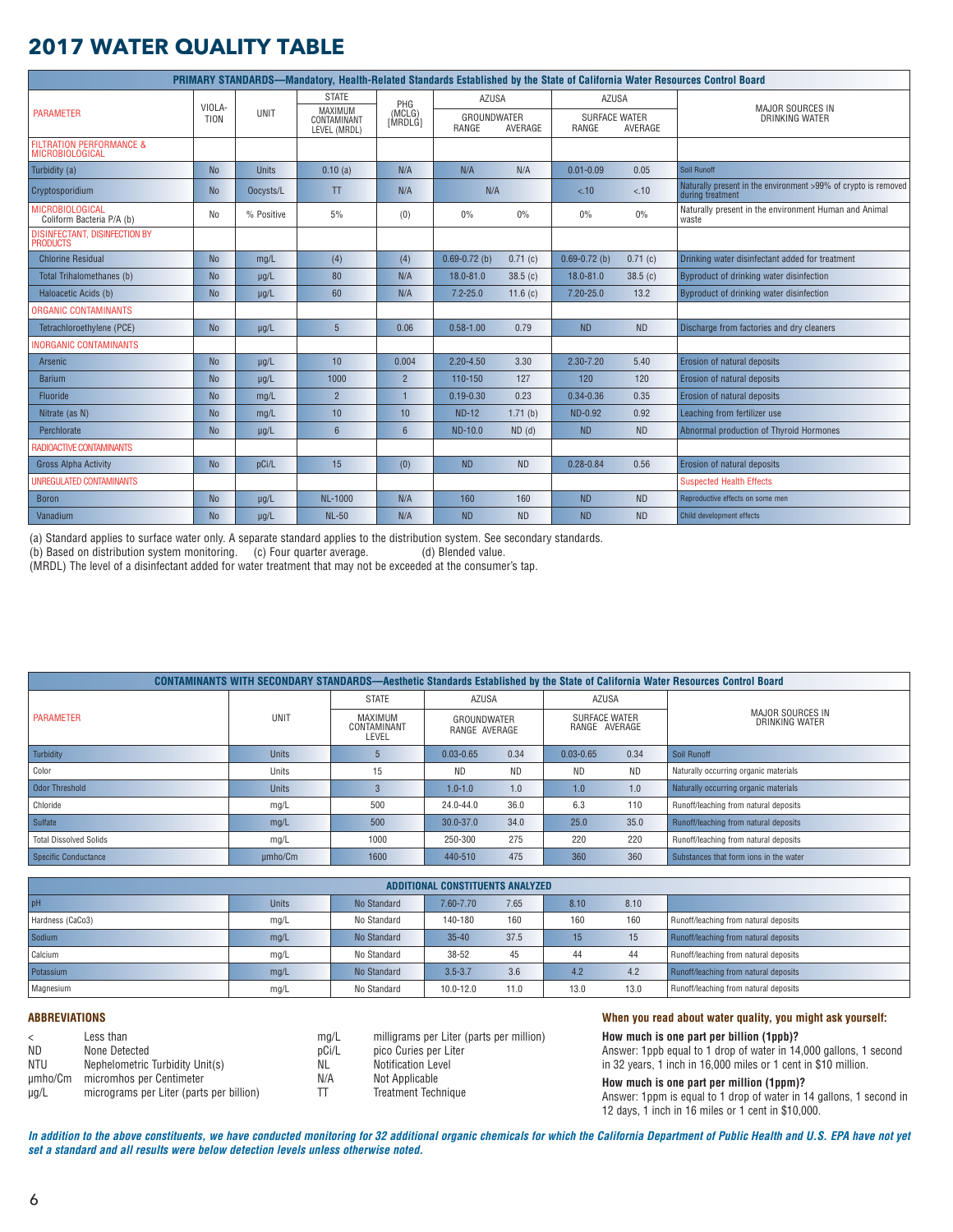| <b>ADDITIONAL DATA</b><br><b>CITY OF AZUSA LIGHT &amp; WATER</b><br><b>LEAD &amp; COPPER TRIANNUAL (2017)</b> |                                                                                                                                                                             |                   |                                                                                                                                     |                                                                                                                                                                                                                                                                                                                                                                                                                       |                 |                                                     |           |  |
|---------------------------------------------------------------------------------------------------------------|-----------------------------------------------------------------------------------------------------------------------------------------------------------------------------|-------------------|-------------------------------------------------------------------------------------------------------------------------------------|-----------------------------------------------------------------------------------------------------------------------------------------------------------------------------------------------------------------------------------------------------------------------------------------------------------------------------------------------------------------------------------------------------------------------|-----------------|-----------------------------------------------------|-----------|--|
| <b>PARAMETER</b><br>UNITS OF                                                                                  |                                                                                                                                                                             | PHG               | <b>MAJOR SOURCES</b>                                                                                                                |                                                                                                                                                                                                                                                                                                                                                                                                                       | <b>MCL</b>      | AZUSA DRINKING<br><b>WATER CONCENTRATION</b>        |           |  |
| INORGANIC<br><b>CONTAMINANTS</b>                                                                              | <b>MEASUREMENT</b>                                                                                                                                                          | or<br><b>MCLG</b> | IN DRINKING WATER                                                                                                                   | <b>HEALTH EFFECTS LANGUAGE</b>                                                                                                                                                                                                                                                                                                                                                                                        | or<br><b>AL</b> | 90th Percentile Value<br><b>Distribution System</b> | RANGE     |  |
| <b>Copper</b>                                                                                                 | $\mu$ g/L                                                                                                                                                                   | 170               | Internal corrosion of household plumbing<br>systems; erosion of natural deposits; leaching<br>from wood preservatives               | Copper is an essential nutrient, but some people who drink<br>water containing copper in excess of the action level over a<br>relatively short amount of time may experience<br>gastrointestinal distress. Some people who drink water<br>containing copper in excess of the action level over many<br>years may suffer liver or kidney damage. People with<br>Wilson's Disease should consult their personal doctor. | 1300 (AL)       | 690                                                 | 70-1030   |  |
| Lead                                                                                                          | $\mu$ g/L                                                                                                                                                                   | 2                 | Internal corrosion of household water plumbing<br>systems; discharges from industrial<br>manufacturers, erosion of natural deposits | Infants and children who drink water containing lead in<br>excess of the action level may experience delays in their<br>physical or mental development. Children may show slight<br>deficits in attention span and learning abilities. Adults who<br>drink this water over many years may develop kidney<br>problems or high blood pressure.                                                                          | 15 (AL)         | <b>ND</b>                                           | <b>ND</b> |  |
|                                                                                                               | PHG = Public Health Goals<br>$AL = Action Level$<br>$mg/L$ = parts per million<br>$\mu q/L$ = parts per billion<br>MCL = Maximum Contaminant Level<br>$ND = Non-detectable$ |                   |                                                                                                                                     |                                                                                                                                                                                                                                                                                                                                                                                                                       |                 |                                                     |           |  |

MCLG = Maximum Contaminant Level Goal

50 Copper & Lead Samples Collected August 2017 No Copper Samples exceeded the Action Level No Lead Samples exceeded the Action Level

For additional water quality data please contact Water Operations at (626) 334-0414.

For Customer Service please call (626) 812-5225.

| SAMPLING RESULTS SHOWING TREATMENT OF AZUSA'S SURFACE WATER SOURCES                         |                                                                                                                                                           |  |  |  |  |  |  |
|---------------------------------------------------------------------------------------------|-----------------------------------------------------------------------------------------------------------------------------------------------------------|--|--|--|--|--|--|
| Treatment Technique*                                                                        | Low-pressure membrane filtration system.                                                                                                                  |  |  |  |  |  |  |
| Turbidity Performance Standards**<br>(that must be met through the water treatment process) | Turbidity of the combined filtered water must:<br>Be less than or equal to 0.10 NTU in 95% of measurements in a month.<br>Not exceed 0.5 NTU at any time. |  |  |  |  |  |  |
| Lowest monthly percentage of samples that met Turbidity Performance Standard No. 1          | 100%                                                                                                                                                      |  |  |  |  |  |  |
| Highest single turbidity measurement during the year                                        | 0.07                                                                                                                                                      |  |  |  |  |  |  |
| The number of violations of any surface water treatment requirements                        |                                                                                                                                                           |  |  |  |  |  |  |

**\* A required process intended to reduce the level of a contaminant in drinking water.**

**\*\* Turbidity (measured in NTU) is a measurement of the cloudiness of water and is a good indicator of water quality and filtration performance. Turbidity results which meet performance standards are considered to be in compliance with filtration requirements.**

#### **Drinking Water Source Assessment and Protection (DWSAP) Program**

A copy of the complete assessment may be viewed at Azusa Light & Water. To request a viewing of the DWSAP assessment, contact the utility's Water Production Supervisor (626) 812-5080.

Azusa Light & Water submitted DWSAP package on December 19,2002, using an electronic format approved by Department of Public Health. The assessments are summarized in the table below.

| DRINKING WATER SOURCE ASSESSMENT AND PROTECTION (DWSAP) PROGRAM |                  |                                                                                                                |                           |  |  |  |  |
|-----------------------------------------------------------------|------------------|----------------------------------------------------------------------------------------------------------------|---------------------------|--|--|--|--|
| <b>SOURCE NUMBER</b>                                            | <b>SOURCE ID</b> | <b>MOST VULNERABLE ACTIVITIES (PCA)</b>                                                                        | <b>CHEMICAL DETECTED</b>  |  |  |  |  |
| 001                                                             | Well 1           | <b>Mining Operations-Historic</b>                                                                              | None                      |  |  |  |  |
| 002                                                             | Well 2           | <b>Mining Operations-Historic</b>                                                                              | None                      |  |  |  |  |
| 003                                                             | Well 3           | <b>Mining Operations-Historic</b>                                                                              | None                      |  |  |  |  |
| 004                                                             | Well 4           | Mining Operations-Historic                                                                                     | None                      |  |  |  |  |
| 033                                                             | Well 11          | <b>Mining Operations-Historic</b>                                                                              | None                      |  |  |  |  |
| 034                                                             | Well 12          | Mining Operations-Historic                                                                                     | None                      |  |  |  |  |
| 005                                                             | Well 5           | Animal Feeding Operations as defined in federal regulation 2                                                   | None                      |  |  |  |  |
| 006                                                             | Well 6           | Automobile-Gas Stations<br>Dry Cleaners<br><b>Historic Gas Stations</b><br>Metal Plating/Finishing/Fabricating | None                      |  |  |  |  |
| 007                                                             | Well 7           |                                                                                                                | <b>None</b>               |  |  |  |  |
| 008                                                             | Well 8           |                                                                                                                | None                      |  |  |  |  |
| 010                                                             | Well 10          | <b>Mining Operations-Historic</b>                                                                              | Perchlorate, Nitrate, PCE |  |  |  |  |
|                                                                 |                  | <b>Plastics/Synthetics Producers</b><br>Underground Storage Tanks-Confirmed Leaking Tanks                      |                           |  |  |  |  |
|                                                                 |                  | Known Contaminant Plumes                                                                                       |                           |  |  |  |  |
|                                                                 |                  | <b>Sewer Collection Systems</b>                                                                                |                           |  |  |  |  |

(PCA) Possible Contamination Activities

Azusa Light & Water encourages customers to stay informed by attending regularly scheduled Utility Board meetings held on the 4th Monday of each month at 6:30 P. M. Utility Board meetings are held at the Azusa Light & Water office located at 729 N. Azusa Avenue, Azusa, CA 91702. Visit us online at www.azusalw.com.